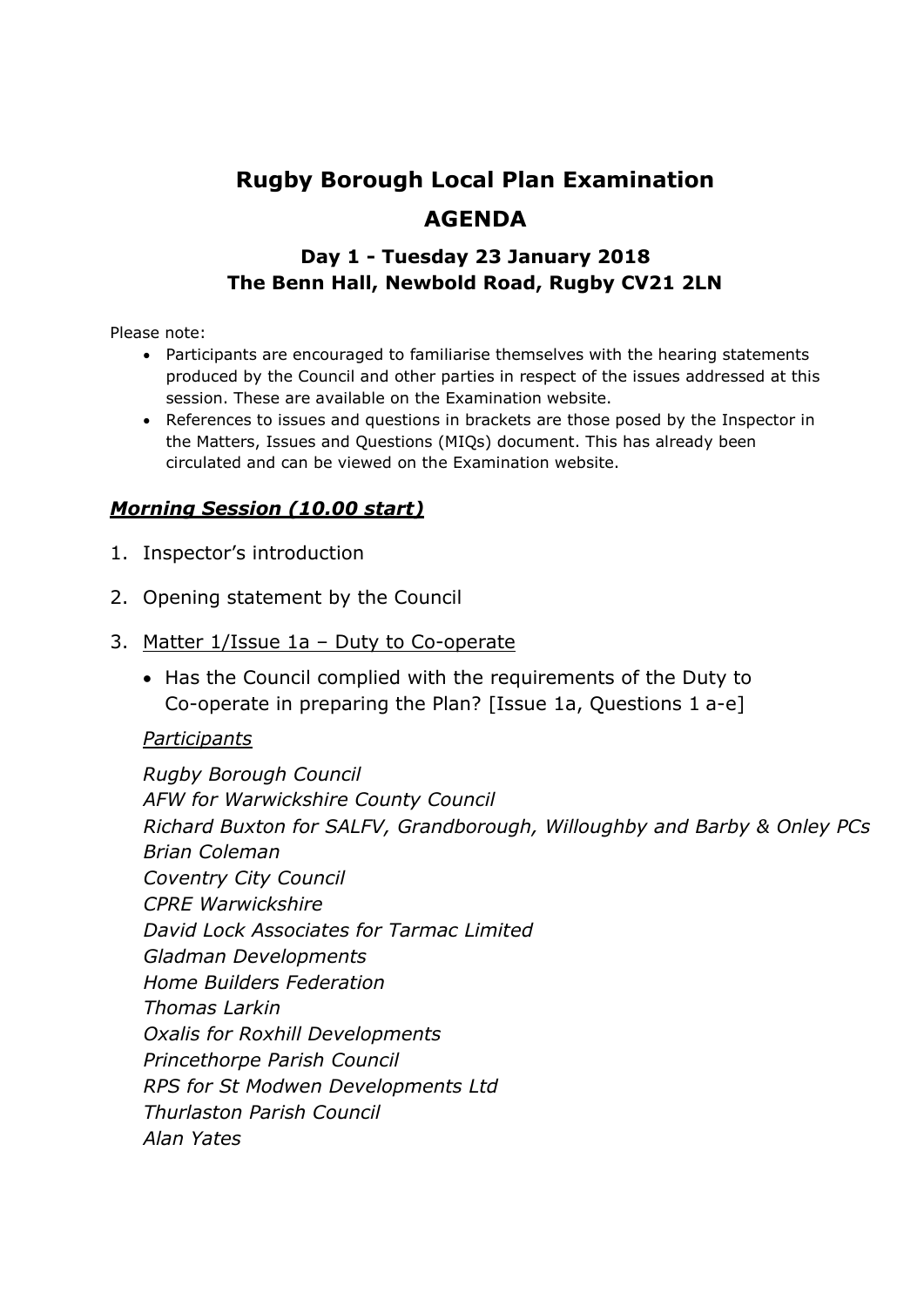#### 4. Matter 1/Issue 1b - Other Legal and Procedural Requirements

Has the Council complied with the relevant legal and procedural requirements in preparing the Plan?

- Consultation requirements [Issue 1b, Question 1]
- Sustainability Appraisal [Issue 1b, Questions 2a-d]
- Other legal and procedural requirements [Issue, 1b, Questions 3-6]

### *Participants*

*Rugby Borough Council AFW for Warwickshire County Council Barton Willmore for Swanvale Developments Brian Coleman Richard Buxton for SALFV, Grandborough, Willoughby, Barby & Onley PCs Coventry City Council CPRE Warwickshire David Lock Associates for Tarmac Limited Gladman Developments Thomas Larkin Oxalis for Roxhill Developments Princethorpe Parish Council RPS for St Modwen Developments Ltd Thurlaston Parish Council*

## *Afternoon Session (14.00 start)*

#### 5. Matter 2/Issue 2a – Housing Needs

- Has the RBLP been positively prepared and is it justified, effective and consistent with national policy in relation to its provision for 12,400 additional homes between 2011-2031, with particular regard to:
	- o Robustness of evidence base for OAN? [Issue 2a, Question 1a]
	- o 2016-based national population projections? [Issue 2a, Question 1b]
	- o Migration trends? [Issue 2a, Question 1c]
	- o Household formation rates? [Issue 2a, Question 1d]
	- o Demographic-based housing need figures? [Issue 2a, Question 1e]
	- o Employment growth assumptions? [Issue 2a, Question 1f]
	- o Uplift for market signals? [Issue 2a, Question 1g]
	- o OAN figure for Rugby borough? [issue 2a, Question 1h]
	- o Meeting Coventry's unmet needs? [Issue 2a, Question 1i]
	- o Birmingham's unmet housing needs? [Issue 2a, Question 1j]